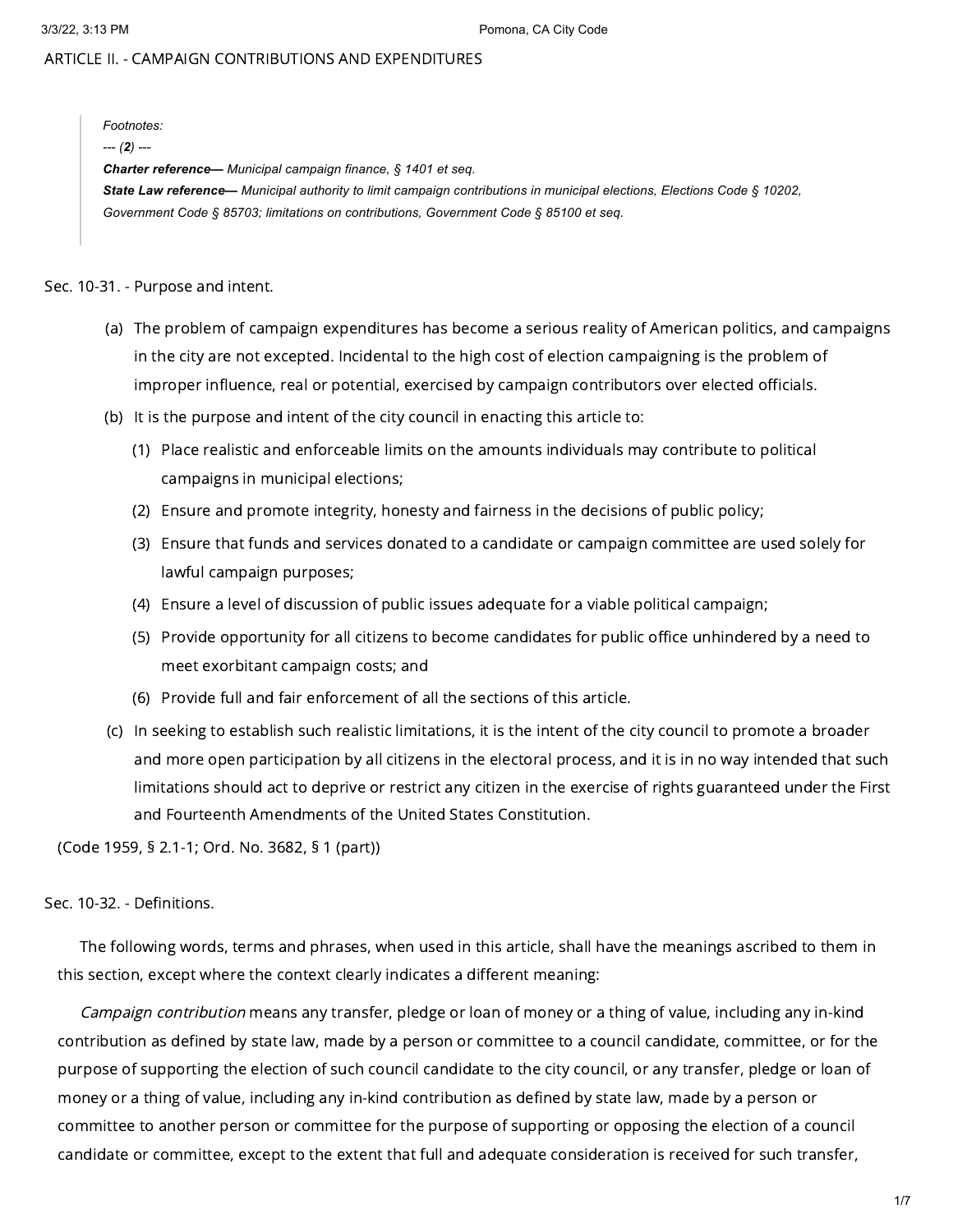pledge or loan. The term "campaign contribution" includes any payment made by a person for admission to a fundraising event conducted by or on behalf of a council candidate such as dinners, luncheons and rallies; the granting of discounts or rebates to a council candidate not extended to the public generally; or the granting of discounts or rebates of television stations, radio stations and newspapers to an individual council candidate not extended on an equal basis to all council candidates seeking election to the city council. The term "campaign contribution" shall not include a council candidate's own money or property used on behalf of his candidacy; personal services performed by a person campaigning for or against a council candidate if no compensation is paid, either directly or indirectly, to the person performing such services; or travel expenses incurred by a person campaigning for or against a council candidate if no reimbursement is made, directly or indirectly, for the expenses incurred by such person.

Candidate means any individual listed on the ballot for nomination for or election to any city office or who has otherwise taken affirmative action to seek nomination or election to city office.

Committee means any person or combination of two or more persons acting jointly on behalf of or in opposition to a candidate for municipal office or to the qualification for the ballot including the recall of any municipal officer. The term "committee" shall also include any person or combination of two or more persons, whether or not they have filed any documents formalizing their association or organization, as required by state law.

Election means any primary, general or special municipal election held in the city, including a recall election.

(Code 1959, § 2.1-2; Ord. No. 3682, § 1 (part); Ord. No. 3755, § 1 (part))

Cross reference— Definitions generally, § [1-2](https://library.municode.com/).

State Law reference— Definitions generally, Government Code § 82000 et seq.

Sec. 10-33. - Supplementation of state law.

This article is intended to supplement the Political Reform Act of 1974 (Government Code § 81000 et seq.). Unless otherwise provided in this article, words and phrases used in this article, including reporting periods and thresholds, shall have the same meaning as defined in the Political Reform Act of 1974.

(Code 1959, § 2.1-3; Ord. No. 3682, § 1 (part))

Sec. 10-34. - Campaign contribution limitations.

- (a) No person other than a candidate shall make and no person or candidate shall solicit or accept any contribution which will cause the total amount contributed by such person with respect to a single election in support of or opposition to a candidate, including contributions to all committees supporting or opposing such candidate, to exceed the following:
	- (1) For any city council candidate, \$500.00.
	- (2) For any mayoral candidate, \$1,000.00.
- (b) Loans for use in connection with an election for a period of more than 30 days are prohibited. Loans of more than \$500.00 for use in connection with an election are prohibited. Loans to a candidate or his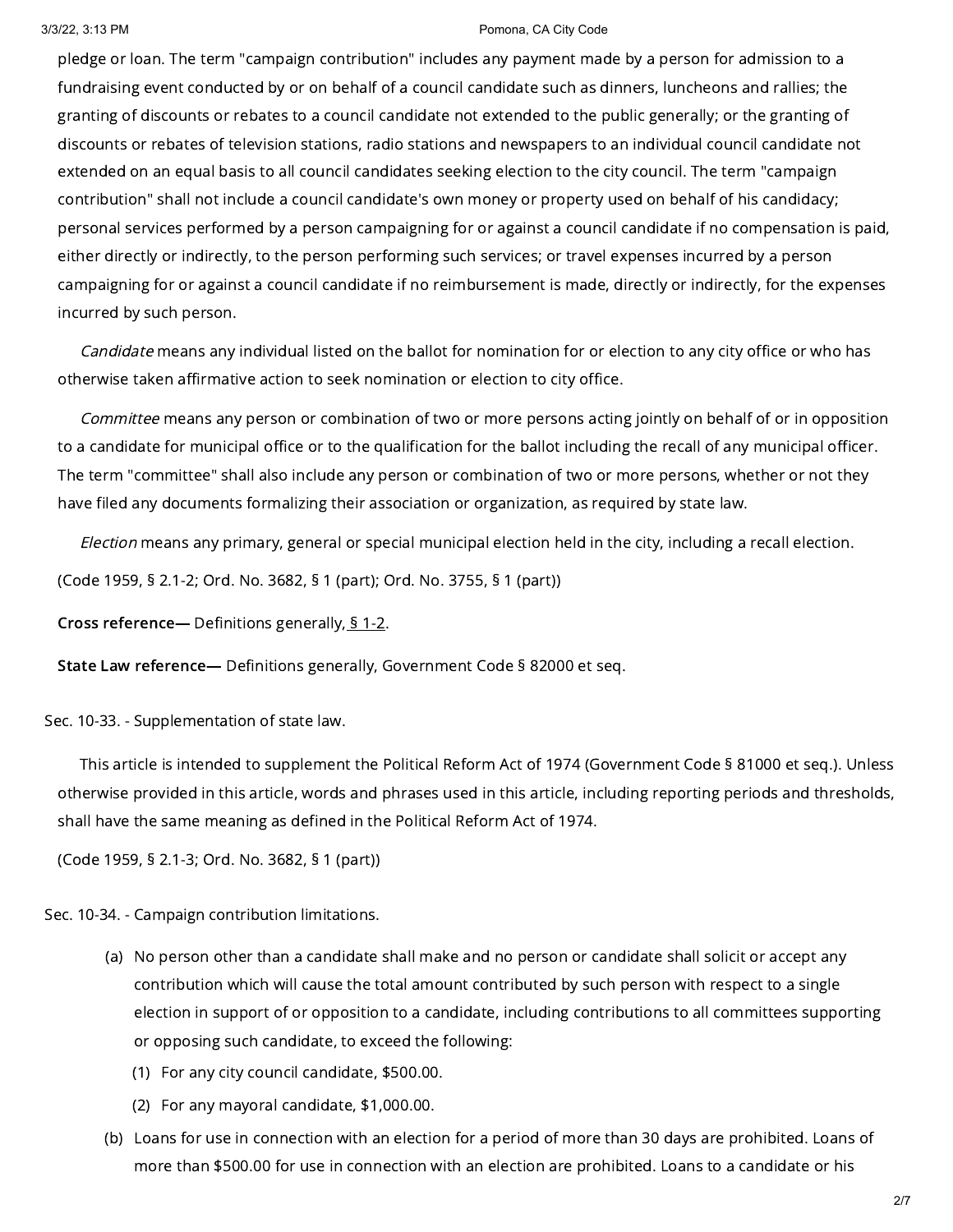controlled committees shall be counted against the contribution limitations applicable to that candidate; provided, however, a candidate is not prohibited from obtaining a personal loan of any amount from a duly licensed financial lending institution in the regular course of business.

- (c) Any contributions solicited or accepted pursuant to this section shall be expended only in connection with the candidacy for the office specified in the candidate's declaration of intent to solicit and receive contributions.
- (d) For purposes of this section the primary and general elections are considered two separate single elections.
- (e) For purposes of this section the limits in this section shall apply on a calendar-year basis.

(Code 1959, § 2.1-4; Ord. No. 3682, § 1 (part); Ord. No. 3755, § 1 (part))

Charter reference— Voluntary campaign expenditure ceiling, § [1401](https://library.municode.com/).

Sec. 10-35. - Cash contributions.

No person shall make and no candidate or committee shall solicit or accept any cash contribution in excess of \$99.00.

(Code 1959, § 2.1-5; Ord. No. 3682, § 1 (part))

Sec. 10-36. - Anonymous contributions; reporting of contributions.

- (a) No person shall knowingly make and no candidate or committee shall solicit or accept any anonymous contributions with the intent of avoiding the reporting requirements of this article or state law. Any such contributions received by the candidate or committee shall be promptly paid over to the city treasurer for deposit in the general fund of the city.
- (b) All contributions, including campaign contributions, in the amount of \$25.00 or more value shall be reported as required by this article or state law.

(Code 1959, § 2.1-6; Ord. No. 3682, § 1 (part); Ord. No. 3755, § 1 (part))

Sec. 10-37. - Campaign expenditures uncontrolled by candidate or committee.

Persons or organizations not subject to the control of a candidate but who make expenditures on his behalf shall indicate clearly on any material published, displayed or broadcast that it was not authorized by the candidate, when such expenditures in whole or part would have been covered by the limitations of this article if they were subject to the control of the candidate. Such persons or organizations shall comply with all filing requirements imposed upon candidates and committees by this article.

(Code 1959, § 2.1-7; Ord. No. 3682, § 1 (part))

Sec. 10-38. - Unexpended contributions.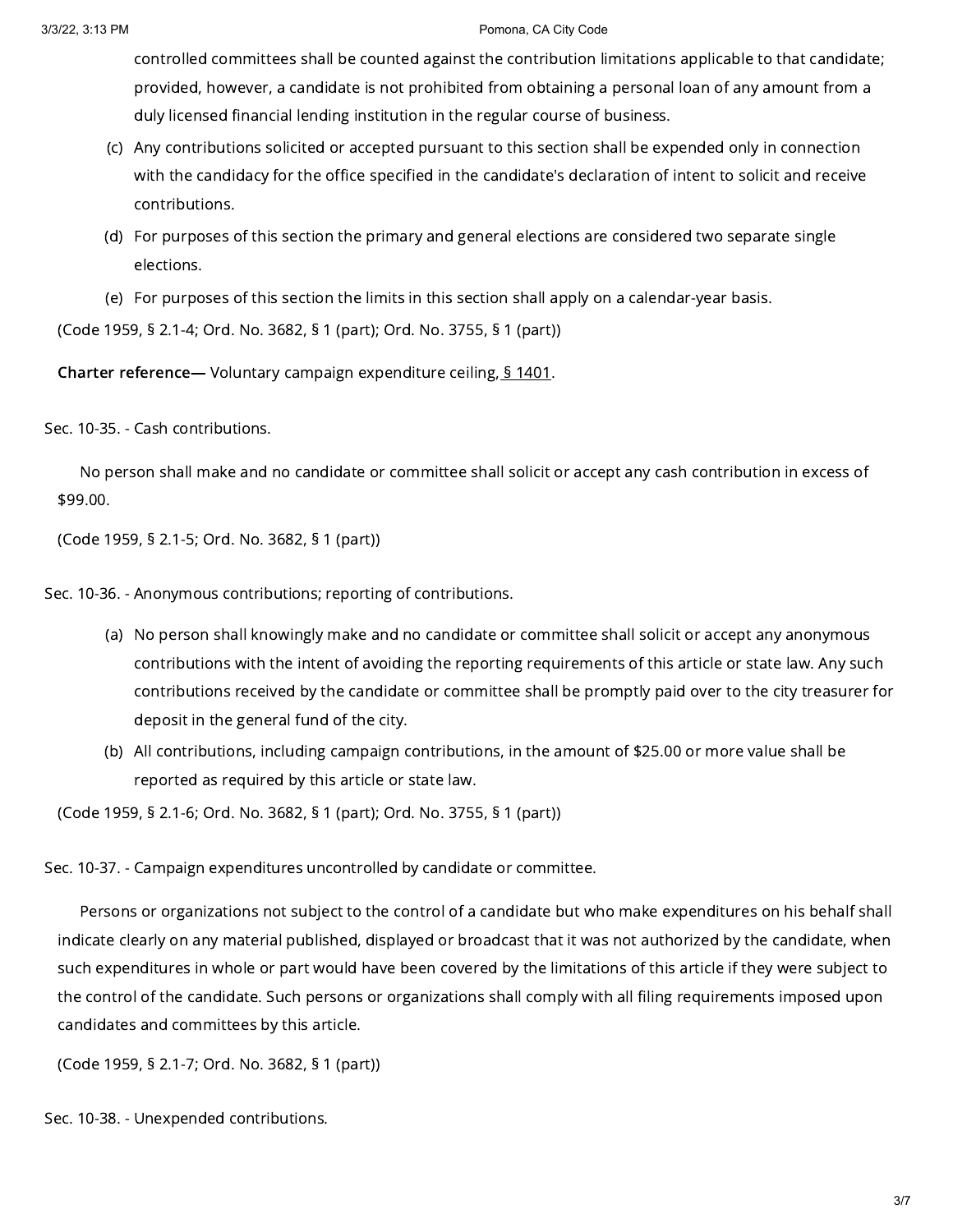If a candidate cancels his declaration of intent to solicit and receive contributions for a particular office, ceases to be a candidate or fails to qualify for an office for which contributions have been solicited or accepted, or if there remains a balance in a campaign checking account of a candidate or committee after the date of the election in which the candidate appeared on the ballot, all unexpended funds remaining in the account shall be returned on a pro rata basis to those who have made the contributions or be donated to one or more charitable organizations qualifying for federal income tax exemption. However, a maximum of \$5,000.00 in unexpended funds may be retained by a candidate or committee and may be used for any political purpose or other lawful use.

(Code 1959, § 2.1-8; Ord. No. 3682, § 1 (part))

Sec. 10-39. - Assumed name contributions.

Under this article no contribution shall be made, directly or indirectly, by any person or combination of persons acting jointly in a name other than the name by which they are identified for legal purposes nor in the name of another person or received from another person on the condition that it be used as a contribution. If it is discovered by a candidate or committee treasurer that a contribution has been received in violation of this article, the candidate or treasurer shall promptly pay the amount received in violation of this article to the city treasurer for deposit in the general fund of the city.

(Code 1959, § 2.1-9; Ord. No. 3682, § 1 (part))

Sec. 10-40. - Disclosure of records required from suppliers of goods, facilities and services.

No person who supplies goods, facilities or services to a candidate or committee for use in connection with a campaign shall knowingly refuse to divulge or disclose to the city clerk the record of any expenditures made by the candidate or committee in payment for such goods, facilities or services.

(Code 1959, § 2.1-10; Ord. No. 3682, § 1 (part))

Sec. 10-41. - Duties of city clerk.

- (a) The city clerk shall administer this article. In addition to other duties required by the city clerk under the terms of this article, the city clerk shall:
	- (1) Supply appropriate forms and manuals prescribed by the state fair political commission. These forms and manuals shall be furnished to all candidates and committees and to all other persons required to file reports.
	- (2) Determine whether required documents have been filed and, if so, whether they conform on their face with the requirements of state law.
	- (3) Notify promptly all persons and known committees who have failed to file a document in the form and at the time required by state law.
	- (4) Report apparent violations of this article and applicable state law to the appropriate authorities.
	- (5) Compile and maintain a current list of all statements or parts of statements filed with the city clerk's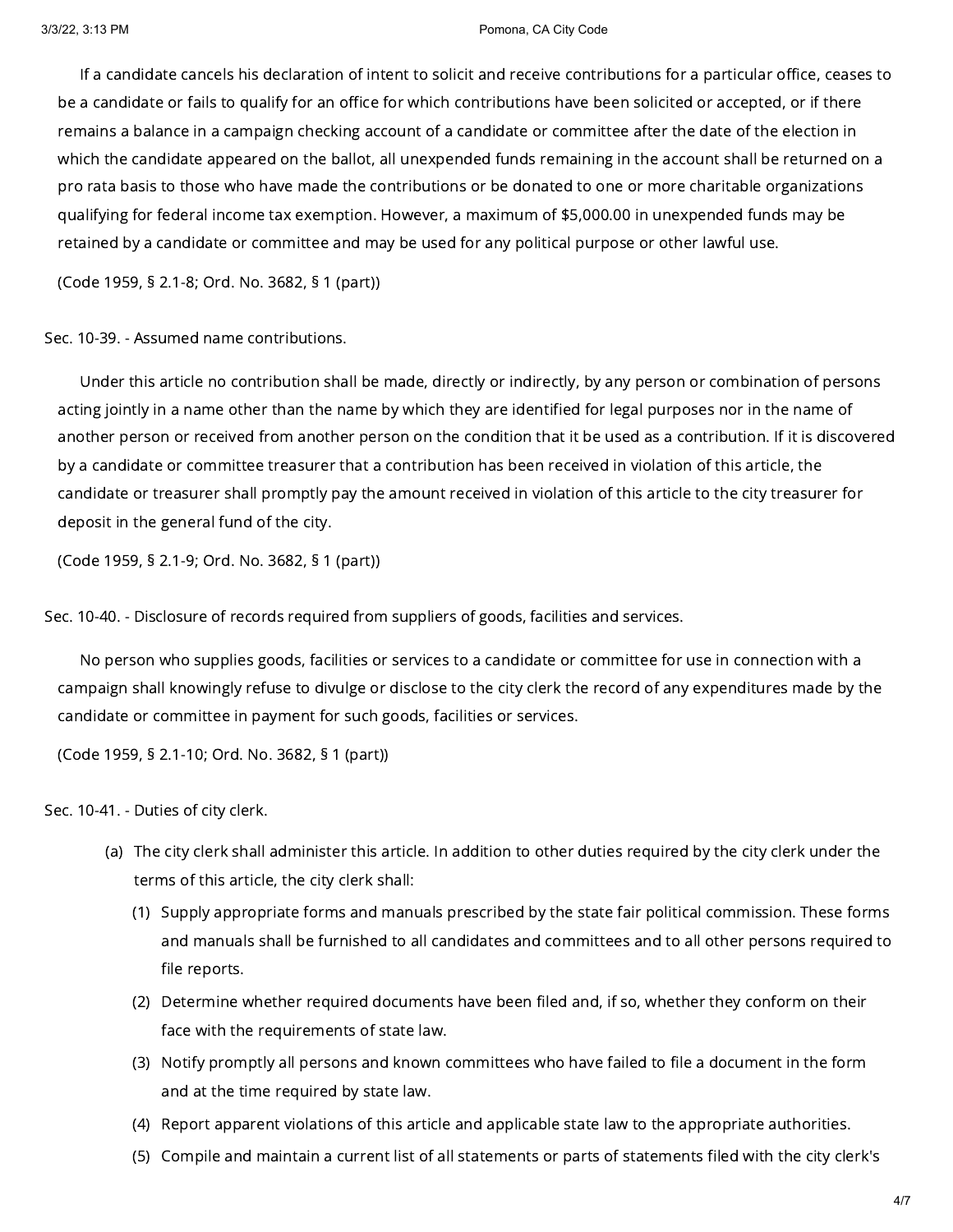office pertaining to each candidate.

- (6) Furnish a copy of this article to each candidate for elective city office.
- (b) In addition to all other duties set forth in this section, the city clerk shall be authorized to impose a fine in an amount not to exceed \$1,000.00 for each violation of this article. Prior to imposing any fine, the city clerk shall conduct an administrative hearing to review the circumstances surrounding the alleged violation of this article. Prior to conducting the hearing, the city clerk shall provide the accused violator with notice of the date of the hearing and the specific violation and applicable Code section at least ten business days prior to the hearing.

(Code 1959, § 2.1-11; Ord. No. 3682, § 1 (part); Ord. No. 3755, § 1 (part))

Cross reference— Officers and employees, § 2-71 et seq.

## Sec. 10-42. - Construction of article.

This article shall be liberally construed in order to effectuate its purposes, and no error, irregularity, informality and no neglect or omission of any officer in any procedure taken under this article which does not directly affect the jurisdiction of the council or the city to control campaign contributions and expenditures shall avoid the effect of this article.

(Code 1959, § 2.1-12; Ord. No. 3682, § 1 (part))

Sec. 10-43. - Payments for communications to members, employees, shareholders, etc., of organization for purpose of supporting or opposing candidate.

For purposes of this article, payments for communications to members, employees, shareholders, or families of members, employees, or shareholders of an organization for the purpose of supporting or opposing a candidate are not contributions or expenditures, provided those payments are not made for general public advertising such as broadcasting, billboards, and newspaper advertisements. However, payments made by a political party for communications to its members who are registered with that party which would otherwise qualify as contributions or expenditures shall be reported in accordance with this article.

State Law reference— Mandatory provisions, Government Code §§ 85312, 85713.

Sec. 10-44. - Penalty.

Any person who knowingly or willfully violates any section of this article is guilty of a misdemeanor. In addition to any criminal penalties authorized by law, the city clerk shall be authorized to impose a fine in the amount not to exceed \$1,000.00 pursuant to [section](https://library.municode.com/) 10-41.

(Code 1959, § 2.1-13; Ord. No. 3682, § 1 (part); Ord. No. 3755, § 1 (part))

Sec. 10-45. - Effect of violation on outcome of election.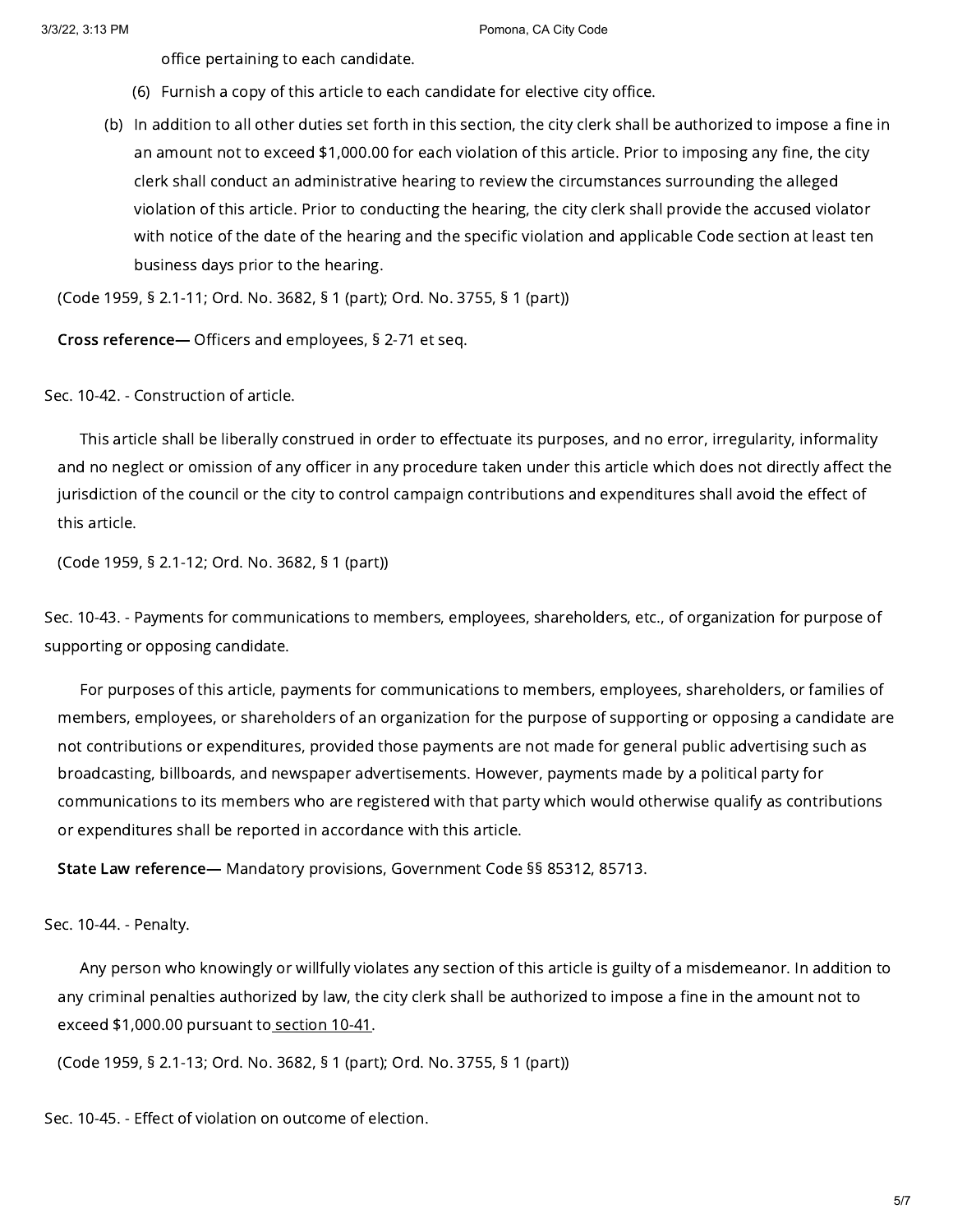If a candidate is convicted of a violation of any section of this article and if the court determines that the violation was substantial and that it might have had a bearing on the outcome of the election:

- (1) If such conviction become final before the date of the election, the votes for such candidate shall not be counted, and the election shall be determined on the basis of the votes cast for the other candidates in that race.
- (2) If such conviction becomes final after the date of the election and if such candidate was declared to have been elected, such candidate shall not assume office, and the office shall be deemed vacant and shall be filled as otherwise provided by state law.

(Code 1959, § 2.1-14; Ord. No. 3682, § 1 (part))

# Sec. 10-46. - Verification.

All declarations, reports and statements filed under this article shall be signed and verified by the filer under penalty of perjury.

(Code 1959, § 2.1-15; Ord. No. 3682, § 1 (part))

Sec. 10-47. - Electronic filing; Electronic filing of campaign statements and statements of economic interests.

- (a) Any elected officer, candidate, committee, or other person required to file statements, reports, or other documents required by Government Code chapter 4 - Political Reform Act (commencing with section 84100) shall file those statements, reports, or other documents online or electronically with the city clerk. Elected officers, candidates, or committees required to file statements must file such statements using the city clerk's online system, unless exempt from the requirement to file online pursuant to Government Code Section 84615(a) because the officer, candidate, or committee receives less than \$2,000.00 in contributions and makes less than \$2,000.00 in expenditures in a calendar year. All other individuals required to file statements of economic interest according to the city's adopted code of conflict of interest must file electronically using the city clerk's online system.
- (b) Any person holding a position listed in Government Code section 87200 or designated in the city's local conflict of interest code adopted pursuant to Government Code section 87300, shall file any required statement of economic interest reports (Form 700) online or electronically with the city clerk.
- (c) In any instance in which an original statement, report or other document must be filed with the California Secretary of State and a copy of that statement, report or other document is required to be filed with the city clerk, the filer may, but is not required to, file the copy electronically.
- (d) The online filing system shall ensure the integrity of the data transmitted and shall include safeguards against efforts to tamper with, manipulate, alter, or subvert the data.
- (e) The online filing system shall only accept a filing in the standardized record format that is developed by the California Secretary of State pursuant to section 84602(a)(2) of the California Government Code and that is compatible with the Secretary of State's system for receiving an online or electronic filing.
- (f) The online filing system shall include a procedure for filers to comply with the requirement that they sign